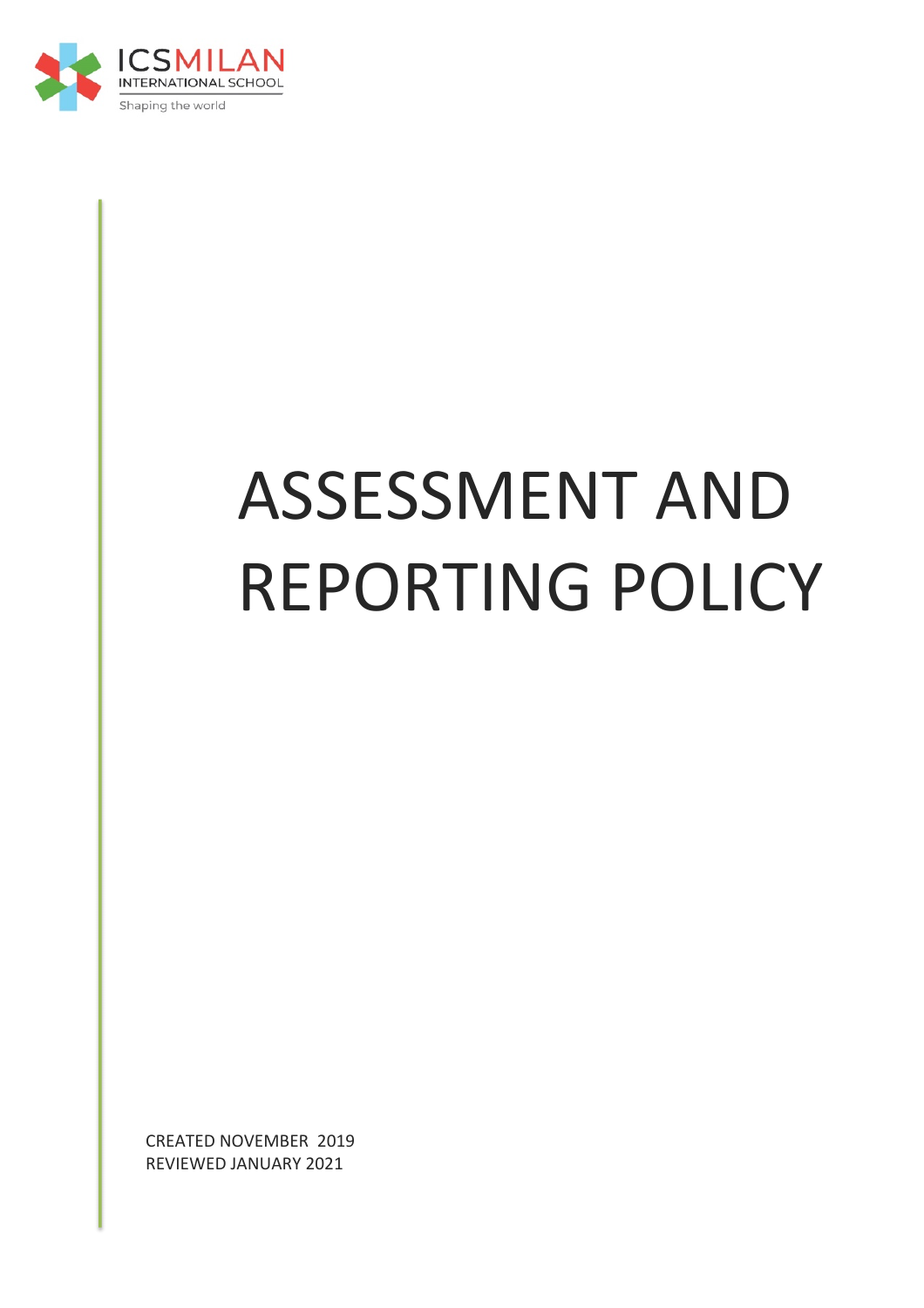# **ASSESSMENT AND REPORTING POLICY**

This document should be read in conjunction with the following documents:

- Behaviour policy
- Language policy
- Incluson policy
- School regulations

# **MISSION, PURPOSE AND AIMS**

ICS Milan serves a diverse community of students from a range of nationalities, cultures and backgrounds. We offer a broad-based education which uses English as the main language of learning and caters for a range of student abilities. As part of the Globeducate family of schools (https://www.globeducate.com), "we prepare each student to be a global citizen who can shape the world".

# **Philosophy**

At ICS International School assessment is an integral part of the teaching and learning process and informs planning and practice across all areas of the curriculum. Our approach to assessment reflects and supports our mission statement and the philosophy and objectives of our school. Assessment is the process of identifying, collecting and analysing information about student learning to provide feedback on learning to students, parents, teachers and other significant adults. We believe that assessment should promote positive attitudes, encourage the pursuit of excellence and contribute to the success of each child's learning, recognising achievement and enhancing self-esteem.

#### **Why do we assess?**

Assessment helps us to identify what students know, understand, can do, and feel at different stages in the learning process which in turn:

- enhances student learning
- enables us to monitor the progress of student learning
- enables students to recognise the next steps in their learning
- informs future planning
- provides feedback to others, including, students, teachers, parents and schools
- helps evaluate the effectiveness of the school's educational programme and informs curriculum development

#### **What is effective assessment?**

We aim to ensure that effective assessments**:**

- give students opportunities to share their learning and demonstrate a range of knowledge, skills and conceptual understanding.
- allow students to actively participate in the assessment process and become aware of their own strengths and areas for improvement.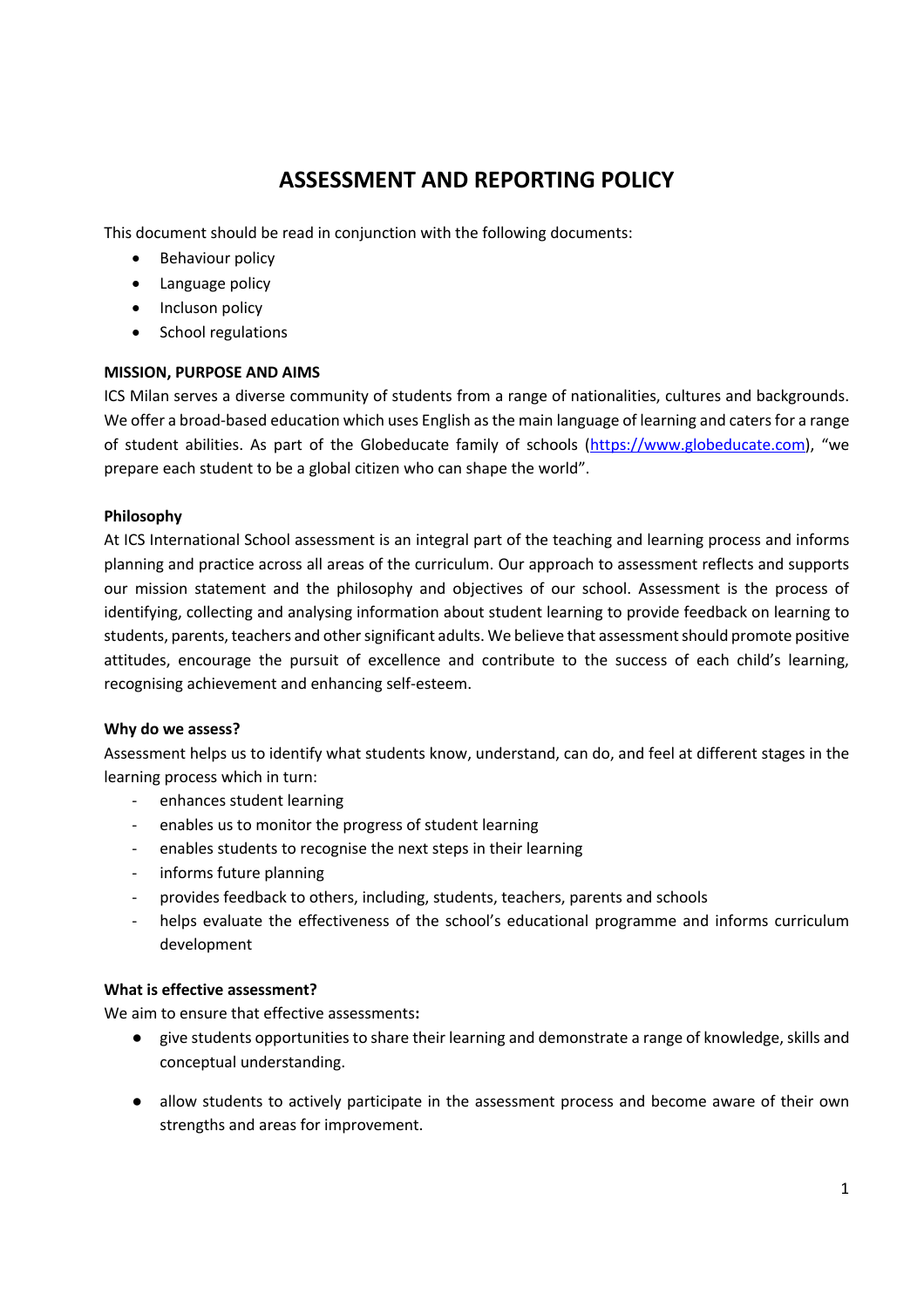- allow each student to demonstrate their learning using a variety of learning styles, multiple intelligences and abilities to express their understanding.
- recognise student achievement and enhance self-esteem.
- have clear criteria for producing a quality product or performance that are known in advance.
- are comprehensive and ongoing, with a range of information collected in different situations over time.
- are authentic and should take place in real and meaningful contexts.
- provide teachers with evidence from which sound conclusions can be drawn.
- inform every stage of the teaching and learning process.
- make use of a range of assessment strategies and tools to suit different learners and purposes.

#### **How do we put this into practice in the classroom:**

- sharing learning objectives
- defining success criteria
- appropriate questioning
- a range of carefully planned assessment tasks
- self- and peer evaluation
- effective feedback
- raising children's self-esteem

#### **How do we discover what the students have learned?**

In order to discover what the students know and have learned we use formative and summative assessment.

Formative assessment is an on-going process, integrated into daily teaching and learning situations. It helps teachers and students find out what students can do and already know in order to plan the next stage of learning. Formative assessment and teaching are directly linked and function purposefully together.

Summative assessment happens at the end of (each stage of) the teaching and learning process and aims to give teachers and students a clear insight into students' understanding. It gives students opportunities to demonstrate what they have learned and understood. It informs and improves student learning and the teaching process and may prompt students towards action.

#### **How do we assess at ICS?**

We believe that using a variety of assessment strategies is necessary in order to provide a complete view of each individual student. The methods or approaches that teachers use to gather information about student learning include: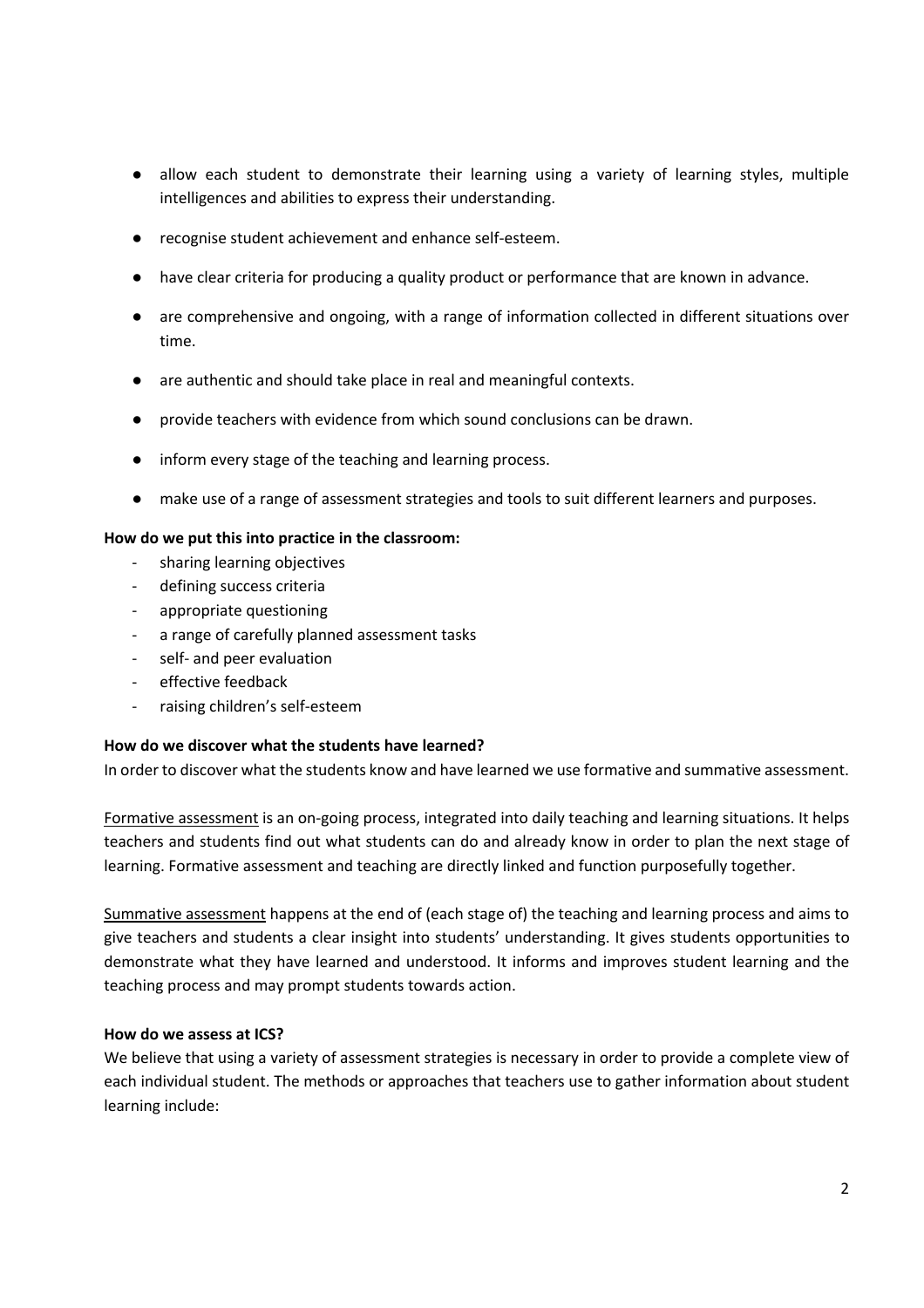#### **Observations**

These take place on a daily basis, in a variety of situations and occasions, and can involve the teacher focusing on the whole class or on individual students. They provide comprehensive information about students and highlight the connections and inter-relatedness of different learning opportunities. They can provide data about student attitudes and application of skills and can help to ascertain whether students (individually or in a group) are meeting the intended expectations.

#### Performance assessments

Performance assessment refers to assessment of goal-directed tasks with established criteria, which provide students with authentic challenges or problems. There is a variety of possible approaches to the challenge/problem, requiring the use of many skills, and there is rarely one correct response. Some examples of types of performance assessments are;

- problem solving tasks and the set of the set of the set of the design tasks and the set of the set of the set o
- 
- science investigation (practical)  $\qquad \qquad -$  athletic skills performance
- dramatic performance and the set of the debates of the debates of the debates of the debates of the debates of the debates of the debates of the debates of the debates of the debates of the debates of the debates of the de
- 
- 
- oral presentation and the contract of the dance/movement performance
	-
	-
- musical recital  $\overline{a}$   $\overline{b}$  'Be-the-Teacher' activities

It is important that the task is well designed and the criteria for determining the degree of success of student performance are clearly established. The students may also be involved in this process. Having a clearly defined criteria allows the teacher to remain focused and objective during the assessment and the students to be fully aware of what is expected of them. Performance assessments are a highly versatile form of assessment which can be used in all curriculum areas, and which can provide a wealth of information about student learning. They can be a useful form of summative assessment, to establish the students' level of understanding of the main idea/concepts, as well as assessing a range of skills used in the process of the task.

#### Process-focused assessments

This form of assessment focuses on the process of learning rather than the final product. Students are observed often and regularly, with the observations of typical, as well as non-typical, behaviours recorded. Multiple observations need to be carried out to enhance reliability and evidence from different contexts should be considered. Some examples of types of process-focused assessments are;

- oral questioning contained the self-evaluation surveys
- 
- 
- 
- observation and the contract of the interview
- conference example and the conference of think aloud'
- learning logs

Process-focused assessments provide information about student thinking, reasoning, attitudes and skills. They can lead to independent learning when students are asked to reflect on their learning and set goals to improve it.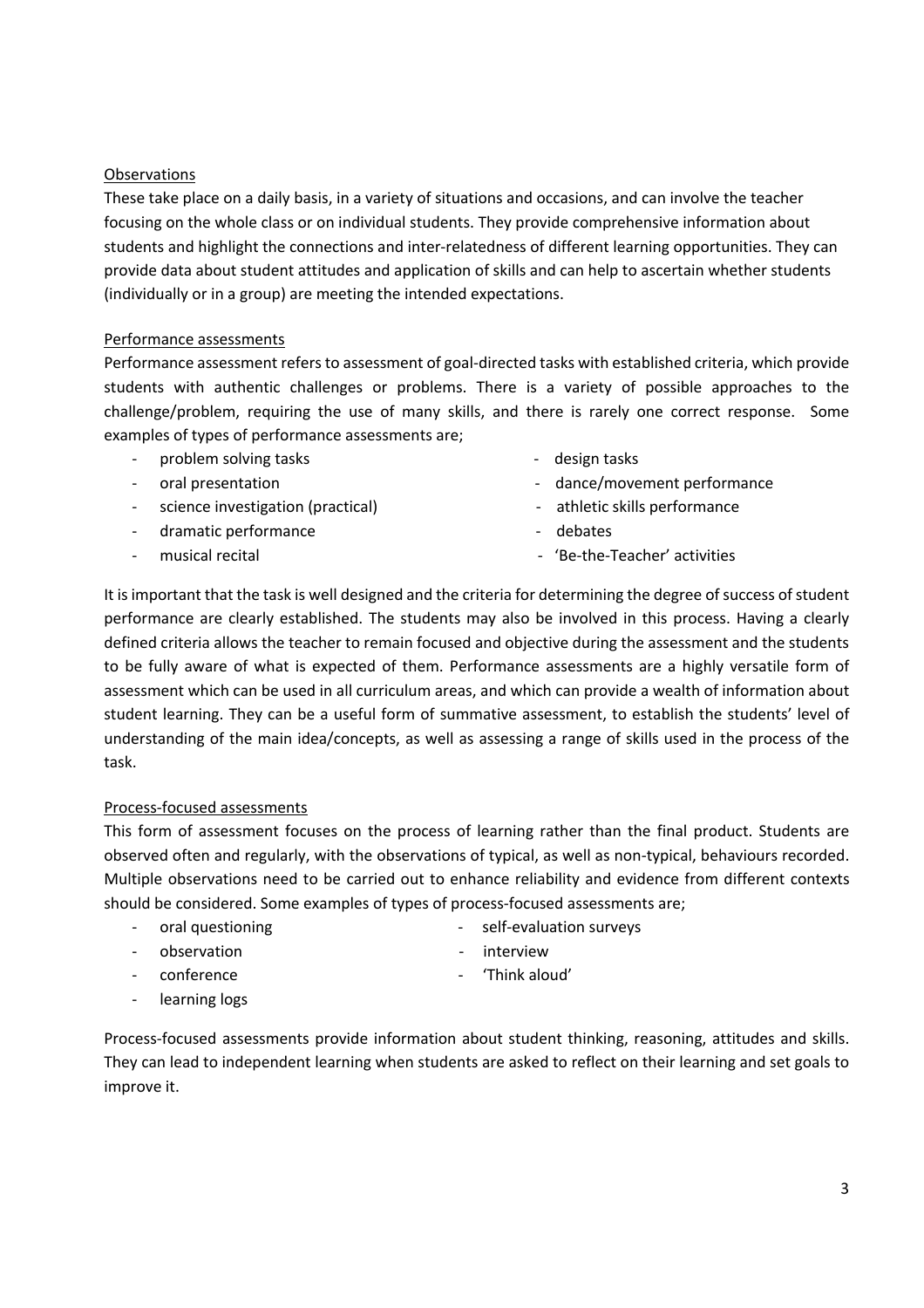#### Tests

Tests provide effective assessment when there are clear right or wrong answers and when teachers want to gather information about student learning, specifically in memory, recall and comprehension. Tests may include;

- weekly spelling/times tables tests
- multiple choice
- matching statements
- true/ false questions
- quizzes
- end of unit tests

When this kind of one-dimensional assessment is used it should always be followed up by giving individuals meaningful feedback to help their understanding. Once created, tests enable you to assess a large number of students quite quickly.

At ICS we currently use the Cambridge Primary Progression Tests in Reading, Writing and Maths in Year 4-5- 6, which are standardised tests linked to the Cambridge Primary Curriculum and marked internally. The results from these assessments help to provide us with information about areas of strength, as well as highlighting any particular needs. In Italian the children take the national tests (prove INVALSI) in Year 3.

#### Open-ended tasks

Open ended tasks are situations in which students are presented with a stimulus and asked to communicate an original response or solution. A variety of answers is possible and may be presented in different ways. They provide opportunities for students to use multiple pathways to arrive at a solution by using their chosen individual learning style. Open-ended tasks are an effective assessment tool because there is no single correct answer, the students can often answer at the level of their ability. This allows for a high level of student involvement as the students are asked to contribute their own personal ideas so that the teacher can get a good idea of what the students know and can do independently. Tasks often promote a higher level of thinking and encourage students to think, learn, analyse, criticise, and to solve unfamiliar problems. Students can apply skills and understanding in real world/meaningful contexts.

#### **Recording, collecting and analysing data**

Recording the findings of assessments is necessary to inform planning and ensure continuity and progression in children's learning. It is also important in order to give parents, teachers and schools access to information about student learning and to provide the basis for reports and discussions with parents.

Teachers collect and record information about a student's learning using a variety of ways including:

#### Rubrics

Rubrics may be generated by teachers or students. The criteria of a rubric provides targets which teachers can teach towards and students can aim for with their work making them better equipped to reflect and revise their work.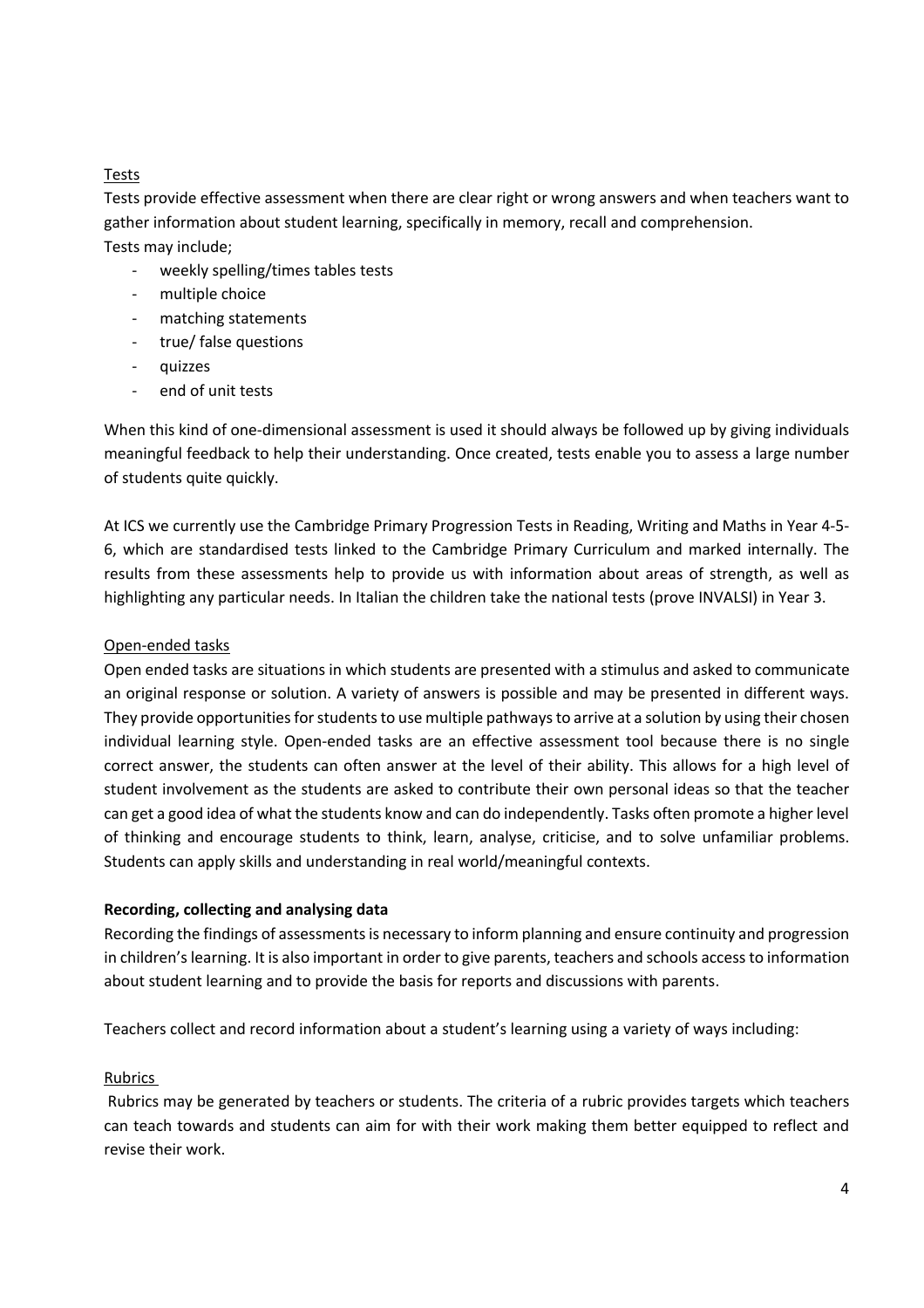#### **Checklists** Providing

students with a list of information, data, attributes or elements that their work or performance will be evaluated against is an efficient way of helping students be more aware of the learning process and helping them develop their self-management skills.

#### Exemplars

Using samples of students work to refer to provides students and parents with a better understanding of assessment criteria and performance expectations and can help students identify what changes they need to make to their own work in order to achieve the success criteria. They can also be helpful during teacher discussions about consistency in expectations.

# Anecdotal notes

Making brief written notes based on observations of students can provide information about students' development over an extended period of time that can provide insights that will help teachers more fully understand a child's learning or behaviour. They can be helpful for teachers to remember specific incidents that have happened and teachers are able to gather as much or little detail as necessary.

#### Samples of work

By keeping and examining examples of students work teachers can document and assess student progress and achievement. Samples of work provide a picture of each student's development of knowledge, conceptual understanding and skills over a period of time which can help teachers, students and parents understand the learning process of the individual student.

#### **How do we communicate information about assessment?**

Effective assessment requires that meaningful and comprehensive information on what students know, understand and can do is communicated to students and parents. Reporting should:

- describe the progress of students' learning
- identify areas for growth and development
- enable parents, students and teachers to develop effective partnerships
- be comprehensive, honest, fair and credible
- be clear and understandable to all involved
- allow teachers to incorporate what they learn during the reporting process into their future teaching and assessment practice
- take different forms, including discussions and written reports
- reflect the philosophy of our school
- contribute to the on-going development of the school programme
- protect the privacy of individuals.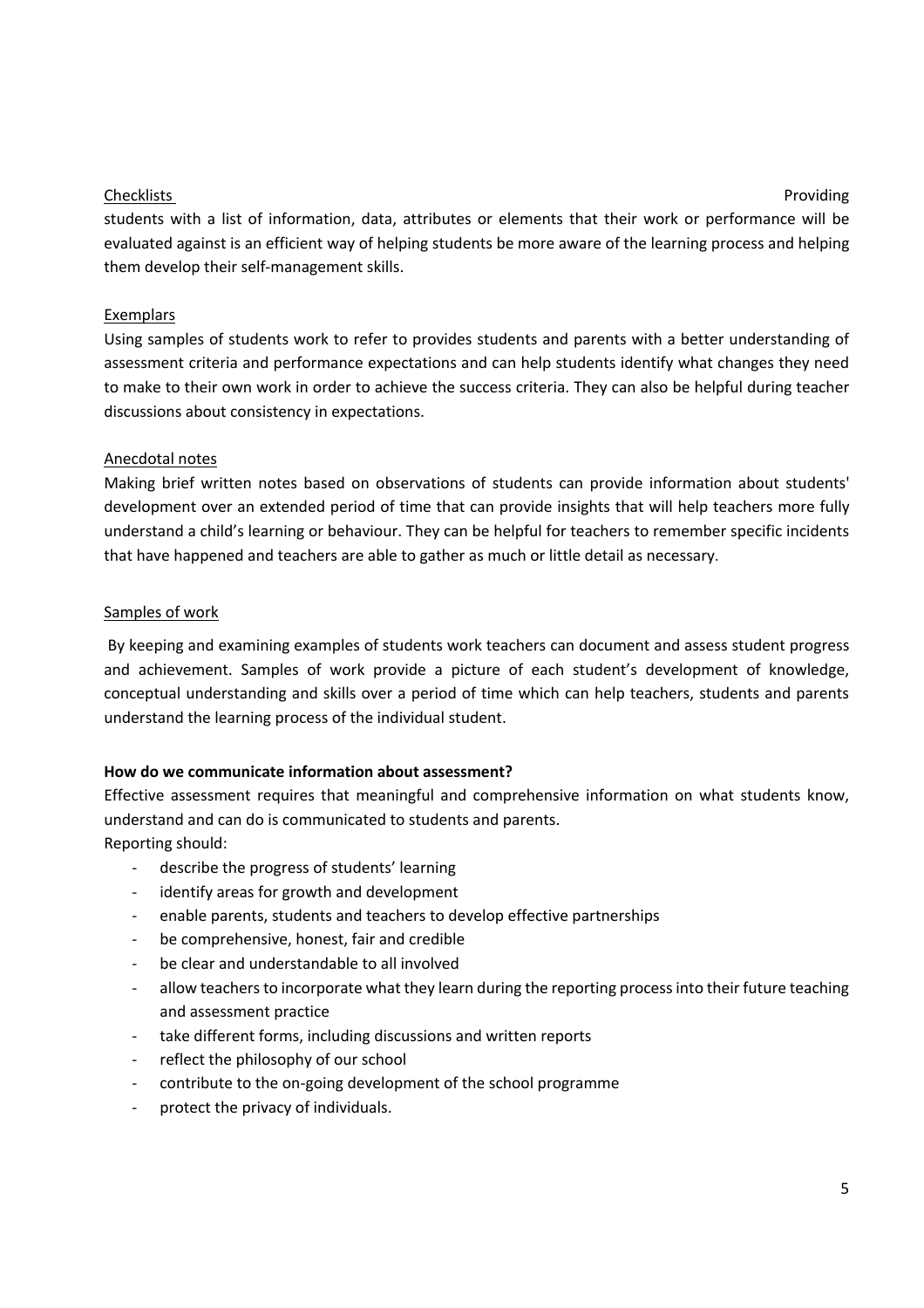Our reporting methods include:-

- Regular informal discussions with students and parents
- Sending books/work home for students to share their learning with their parents
- Scheduled individual teacher-parent meetings (Students from Year 4-5-6 are invited to these meetings)
- Target setting
- Mid-year short reports
- End of year reports

#### **ICS Assessment schedule**

| September | Base-line assessments; Phonics assessment Year 2; observations;     | Ongoing            |
|-----------|---------------------------------------------------------------------|--------------------|
|           |                                                                     | assessment         |
| October   | Writing assessment; end of unit Maths assessment; IPC Presentations | strategies:        |
|           | (Year 5/6)                                                          | Observations,      |
| November  | Individual parent meetings; target setting; book moderating         | self-evaluation by |
|           |                                                                     | students, reading  |
| December  | Writing assessment; end of Maths assessment                         | records with       |
|           |                                                                     | targets, weekly    |
| February  | Mid-year reports; individual parent meetings                        | spelling and times |
|           |                                                                     | table, tests etc.  |
| March     | Writing assessment                                                  |                    |
|           |                                                                     |                    |
| April     | INVALSI tests (Year 3, 6 & 9)                                       |                    |
|           |                                                                     |                    |
| May       | Cambridge Progress Tests in Reading, Writing and Maths (Year 5/6)   |                    |
|           |                                                                     |                    |
| June      | End of year reports                                                 |                    |
|           |                                                                     |                    |

At ICS, we believe that narrative reporting provides a much better insight into students educational development than a numerical system. However, we are obliged by Italian law to grade our students out of a mark of 10. We have produced a grade conversion table to indicate which numerical grade relates to which evaluation descriptor*. (appendix 1)*

#### **Assessment in the Middle School**

Assessment is a fundamental component of the IB Middle Years Programme (MYP) and the Italian Terza Media programme as it strengthens learning through an ongoing process of monitoring student knowledge and understanding. ICS has a unified approach to assessment which satisfies the requirements of both the IB MYP programme and the Italian Terza media programme. Assessment in both programmes is formative, ongoing and criterion-based.

All assessment can be described as "formative" if it provides students with an opportunity to assess *what*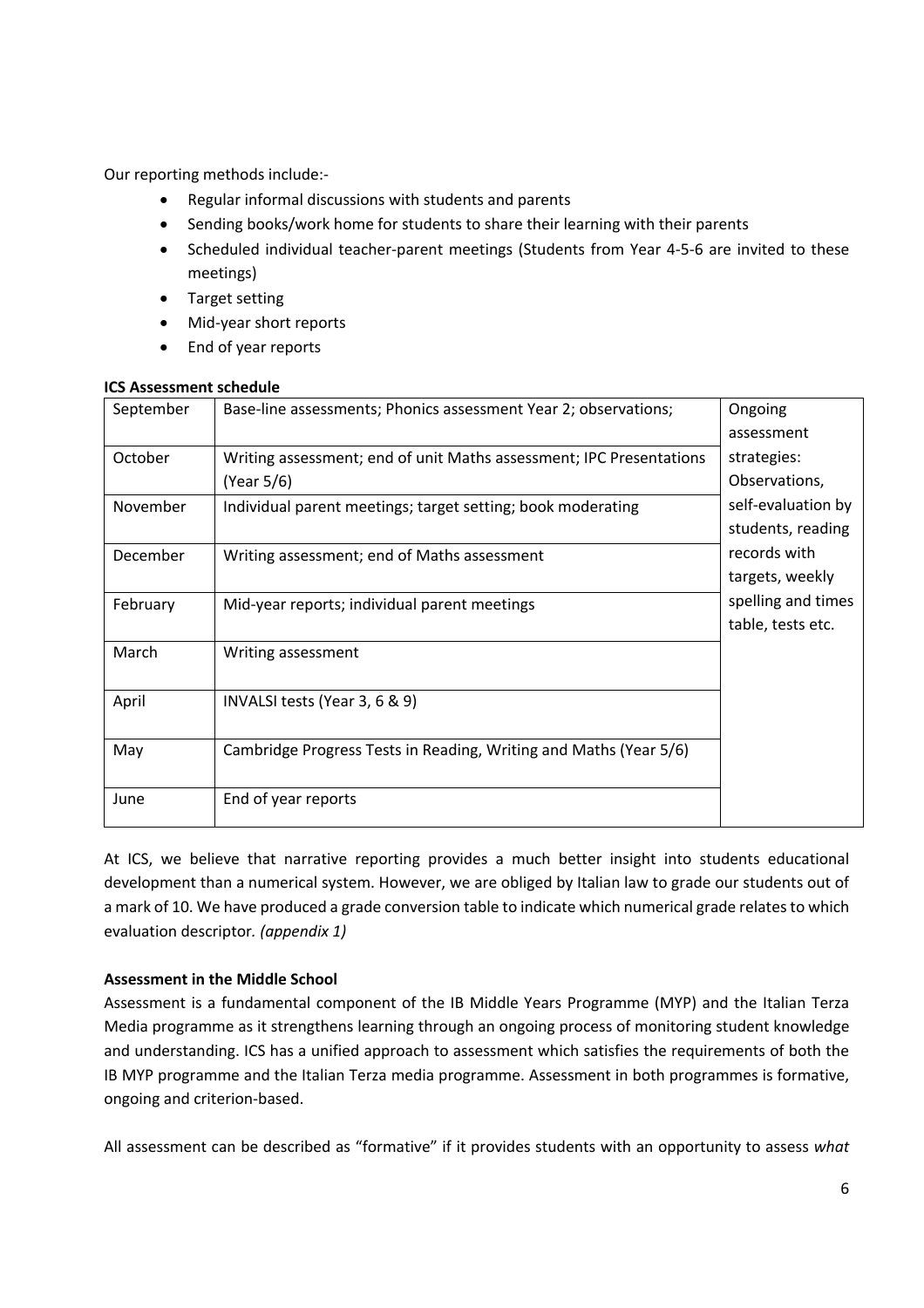they know and understand, and *how* they learn. It is used to allow the teacher to discover where each student is on their learning journey and to inform their planning about how best to deliver a programme of learning to meet each individual student's needs. Summative assessment is used to measure a student's skills, knowledge and understanding at a moment in time, measured against a clear set of criteria to give feedback to students about their learning. All summative assessment tasks can also be formative, as they contribute to each student's understanding of their strengths and areas for growth towards becoming an independent learner. In the Italian system, the terms *valutazione iniziale, formativa* and *sommativa* are used to describe the evaluation process in the Italian system.

#### Assessment aims

- MYP assessments are aligned with subject group objectives, using a range of tasks according to the needs of the subjects and the nature of the knowledge, skills and understandings being assessed
- The criteria related assessments are designed appropriately for the age group and reflect the development of the students within the subject group. The assessments provide evidence of student understanding through authentic performance and not simply the recall of factual knowledge

#### Assessment criteria and MYP command terms

- There are four assessment criteria for all subjects. Each assessment criterion has a maximum possible achievement level of 8. All assessment criteria and all strands from each criterion are assessed at least once every term
- Subjects taught in Italian will be graded out of 10, following the Italian system's requirements. Teachers will include their criteria in their *programmazione*. The Italian grades will then be converted into MYP grades at the end of every term, considering the four different MYP criteria for each specific subject *(see conversion table appendix 2)*
- Teachers use the MYP command terms *(appendix 3)* when giving instructions and when questioning students, when posing problems and when eliciting responses from a class
- Students are expected to understand and be able to respond effectively to the MYP command terms.
- At the end of each semester teachers make professional judgment on their students achievement levels for each of the four criteria based on evidence gathered throughout the assessment period
- The best-fit achievement levels for each of the four criteria are added together to achieve the final MYP grade. The final MYP grade is achieved by using the MYP grade boundaries from the MYP general grade descriptors *(appendix 4)*

How often are the assessments?

- Summative assessments are conducted as per the individual subject needs. These will depend upon the criterion that is to be assessed
- Within each semester every subject area will have assessed each criteria at least once in a summative fashion
- Students following the *paritaria* programme will be assessed at least five times *per trimestre* (3 written tests + 2 oral/practical tests).
- ●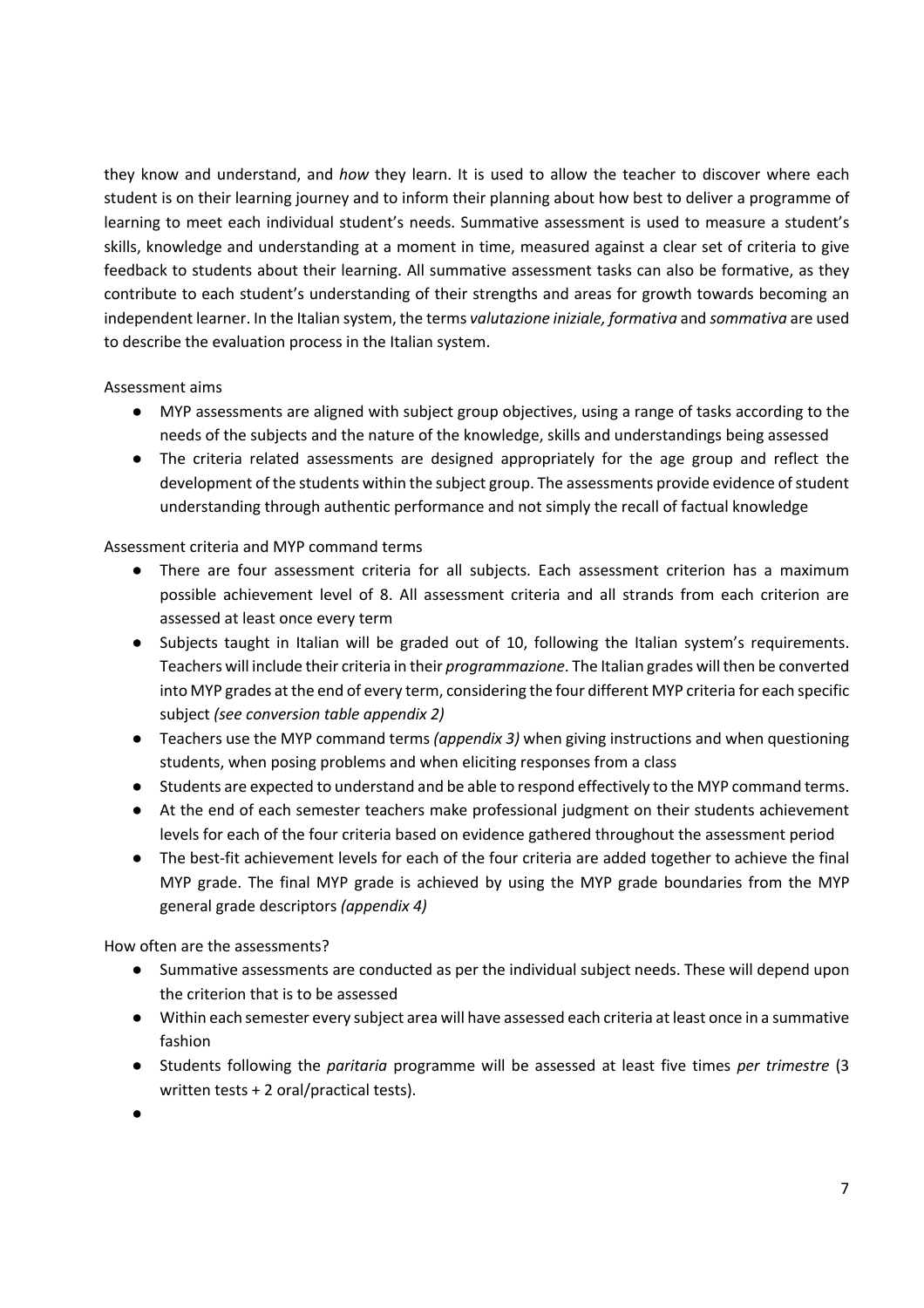How do students receive feedback?

● Teachers give feedback to students within two weeks after the assessment date. The feedback focuses on the criteria

What if the achievement level is very low?

● If the teacher feels that a student has performed considerably worse than expected, the student will be asked to redo the work. Feedback will be provided for the redone work but the first achievement level will not be changed.

What if the work submitted is plagiarised?

● When the work submitted is plagiarised the students receive a zero. In addition, the student is required to complete the task. However, the student will receive feedback on the completed task but will not receive an achievement level. The student might be required to complete the task during lesson time or at home. Please refer to ICS Middle School Academic Honesty Policy.

What happens if tasks are not submitted on time?

- Teachers provide adequate time for students to submit their tasks. If for some unforeseen reason the student is not able to submit the task on time, he/she will have to inform the teacher first and submit the task before the teacher gives feedback to the class to receive an achievement level
- Once the teacher gives feedback to the class for the assessment task, the student will receive feedback but the submission will not contribute to an achievement level

Can a student receive modified work?

- Students who are receiving learning support or are in English Language acquisition classes are eligible for differentiated tasks
- Summative tasks may be differentiated in ways that allow students to complete the activity in a way that suits their learning preferences
- If a student is receiving a modified term grade, the report will read as 'these achievements are based on modified tasks'

What is the homework policy?

- All students are expected to continue their learning outside of the classroom. This could be revising what has been learnt in class or working on tasks that are assigned to be completed outside of class
- Students in Year 7-8 can expect a maximum of 60 minutes of homework per night, and is provided as per the homework timetable

Who are identified as underperforming students?

- Students who are receive achievement levels lower than their potential, as highlighted through the use of external assessment data as well as our internal data records are considered to be underperforming students
- After each assessment teachers will contact parents of students who are underperforming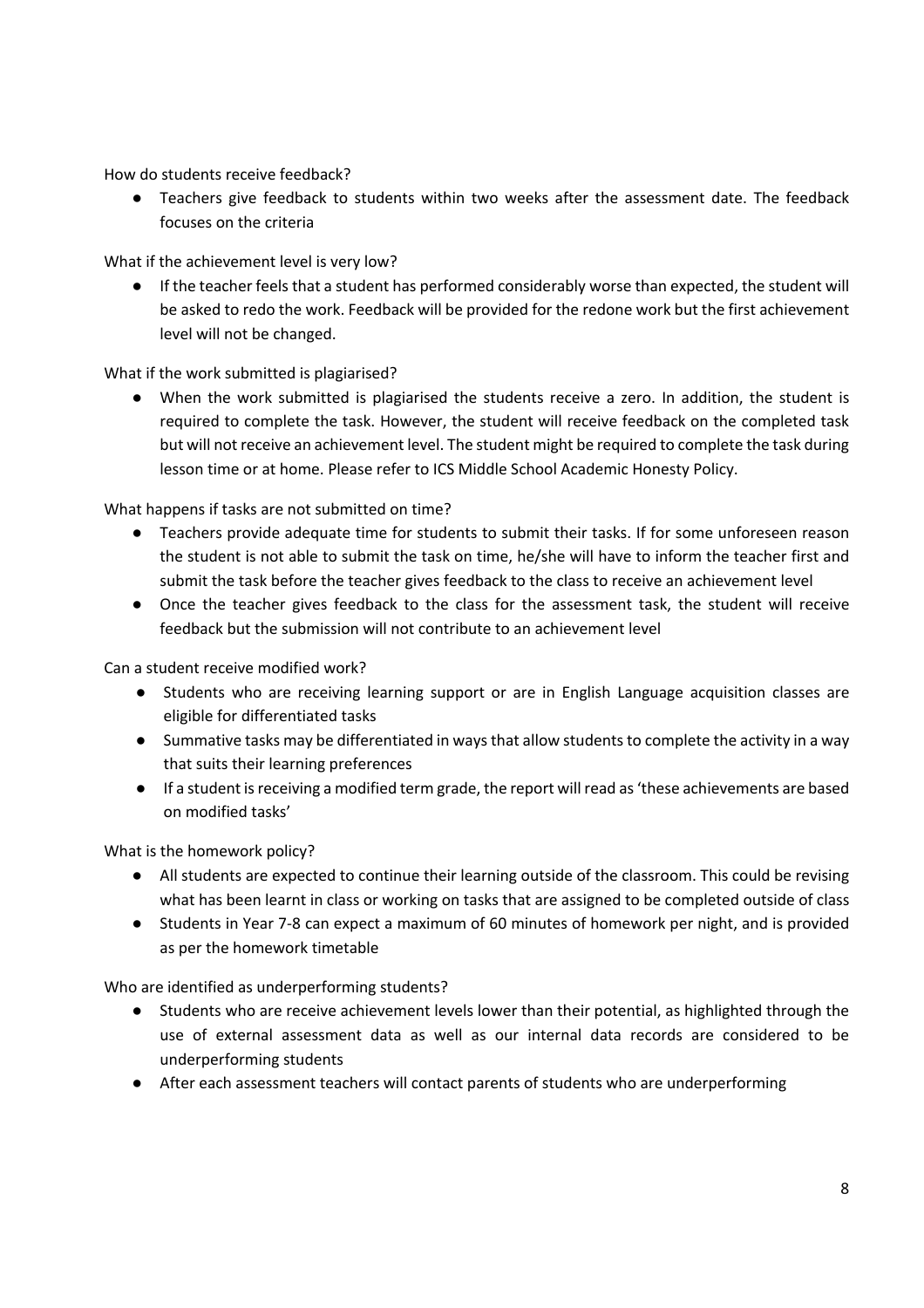#### **Assessment is criterion-based**

In the Middle Years Programme, all students are assessed against a prescribed set of criteria, which align with the objectives of each subject group and translate them into a means to identify the level of student learning. The following table gives an overview of the criteria for each subject group *(Appendix 5). Further*  information regarding the objectives from which criteria are derived can be found in the section containing course descriptions.

All assessed criteria receive a score from 1 to 8 points, which represents the level of achievement for that objective. There are a total of 4 criteria assessed for each subject which combined together gives a total possible maximum score of 32 points. The total marks out of 32 are then placed into a conversion table to produce an overall score of between 1 - 7 for each subject. *See appendix 4.* For subjects taught in Italian, the criteria can be found at *Appendix 6.*

According to MIUR (the Department of Education), the students' knowledge, skills and abilities at the end of every term are to be graded as follows:

Voti: 1-2-3

Conoscenze: inesistenti; Abilità: inesistenti; Competenze: inesistenti.

#### Voto: 4

Conoscenze: I contenuti non sono appresi o sono appresi in modo confuso e frammentario; Abilità: Non è in grado di applicare procedure, di effettuare analisi e sintesi; ha difficoltà di riconoscimento di proprietà e classificazione; espone in modo confuso; Competenze: Comprende in modo frammentario testi, dati e informazioni; non sa applicare conoscenze e abilità in contesti semplici.

#### Voto: 5

Conoscenze: I contenuti non sono appresi in modo limitato e disorganizzato; Abilità: Applica procedure ed effettua analisi e sintesi in modo impreciso; ha difficoltà di riconoscimento di proprietà e classificazione; anche se guidato, non espone con chiarezza; Competenze: Comprende in modo limitato e impreciso testi, dati e informazioni; commette errori sistematici nell'applicare conoscenze e abilità in contesti semplici.

#### Voto: 6 (= PASS)

Conoscenze: I contenuti non sono appresi in modo superficiale, parziale e/o meccanico; Abilità: Applica procedure ed effettua analisi e sintesi in modo parziale e solo in compiti noti. Guidato, riesce a riconoscere proprietà ed a classificare. Necessita di guida nell'esposizione; Competenze: Comprende solo in parte e superficialmente testi, dati e informazioni; se guidato, applica conoscenze e abilità in contesti semplici.

#### Voto: 7

Conoscenze: I contenuti sono appresi in modo globale, nelle linee essenziali e con approfondimento solo di alcuni argomenti; Abilità: Applica procedure ed effettua analisi e sintesi in modo consapevole. Riconosce proprietà e regolarità e applica criteri di classificazione; espone in modo semplice, ma chiaro; Competenze: Comprende in modo globale testi, dati e informazioni; sa applicare conoscenze e abilità in vari contesti in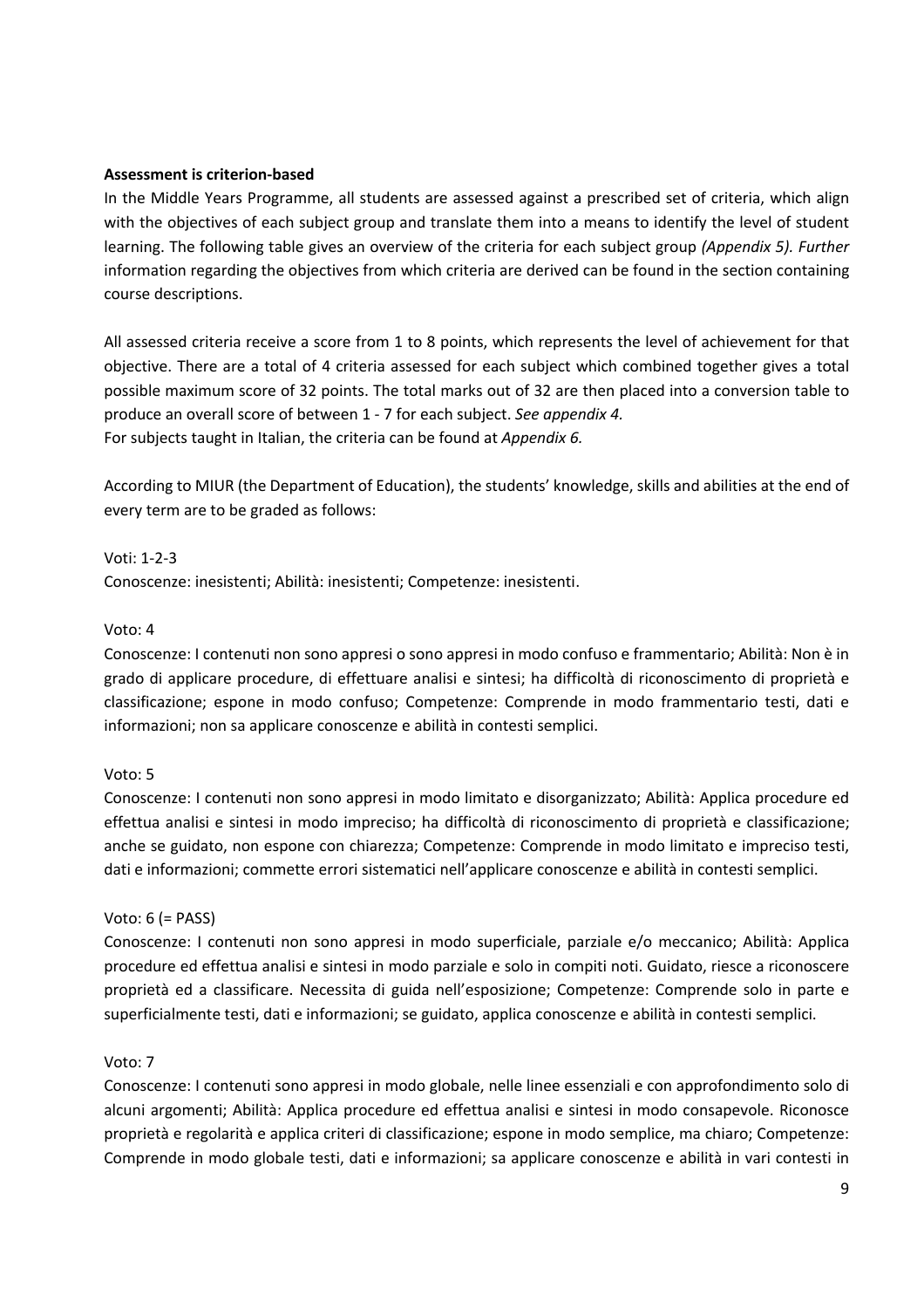modo complessivamente corretto.

#### Voto: 8

Conoscenze: I contenuti sono appresi in modo ordinato, sicuro con adeguata integrazione alle conoscenze preesistenti; Abilità: Applica procedure ed effettua analisi e sintesi in modo consapevole, corretto e con assoluta autonomia. Riconosce con sicurezza e precisione proprietà e regolarità, che applica nelle classificazioni; sa esprimere valutazioni personali ed espone in modo preciso e ordinato; Competenze: Comprende a vari livelli testi, dati e informazioni; sa applicare conoscenze e abilità in vari contesti in modo corretto; sa orientarsi nella soluzione di problemi complessi.

#### Voto: 9

Conoscenze: I contenuti sono appresi in modo completo, sicuro e autonomo; Abilità: Applica procedure ed effettua analisi e sintesi con piena sicurezza e autonomia. Riconosce proprietà e regolarità, che applica autonomamente nelle classificazioni; sa esprimere valutazioni personali ed espone in modo chiaro, preciso e sicuro; Competenze: Comprende in modo completo e approfondito testi, dati e informazioni; applica conoscenze e abilità in vari contesti in modo corretto e sicuro; sa orientarsi nella soluzione di problemi complessi.

#### Voto: 10

Conoscenze: I contenuti sono appresi in modo completo, sicuro e organico, riuscendo autonomamente ad integrare conoscenze preesistenti; Abilità: Applica procedure con piena sicurezza ed effettua analisi e sintesi corrette, approfondite e originali. Sa utilizzare proprietà e regolarità per creare idonei criteri di classificazione. Esprime valutazioni personali pertinenti e supportate da argomentazioni efficaci. Espone in modo chiaro, preciso e sicuro; Competenze: Comprende in modo completo e approfondito testi, dati e informazioni; applica conoscenze e abilità in vari contesti sicurezza e padronanza; sa orientarsi nella soluzione di problemi complessi.

The MYP/Italian grades can be converted using the conversion table *(Appendix 2).*

#### **Recording and reporting**

*Written reports:* Parents receive interim reports five times a year. In addition, a full written report is published during the academic year. Each subject reports on the four subject-specific IB MYP criteria, as defined in the IB MYP guides. The parents will also get an Italian *pagella* at the end of every year, with MYP grades converted into Italian (out of 10) grades.

*Record of Achievement:* This is completed by MYP 4-5. The work selected includes achievement levels, Service as Action records and any further achievements in and outside school (e.g. fundraising, certification). All summative assessments from all subjects must be included in the Record of Achievement.

*Conferences:* Three-way conferences are held twice each academic year as detailed in the annual calendar. Teacher-Parent conferences can also take place upon request from the parents.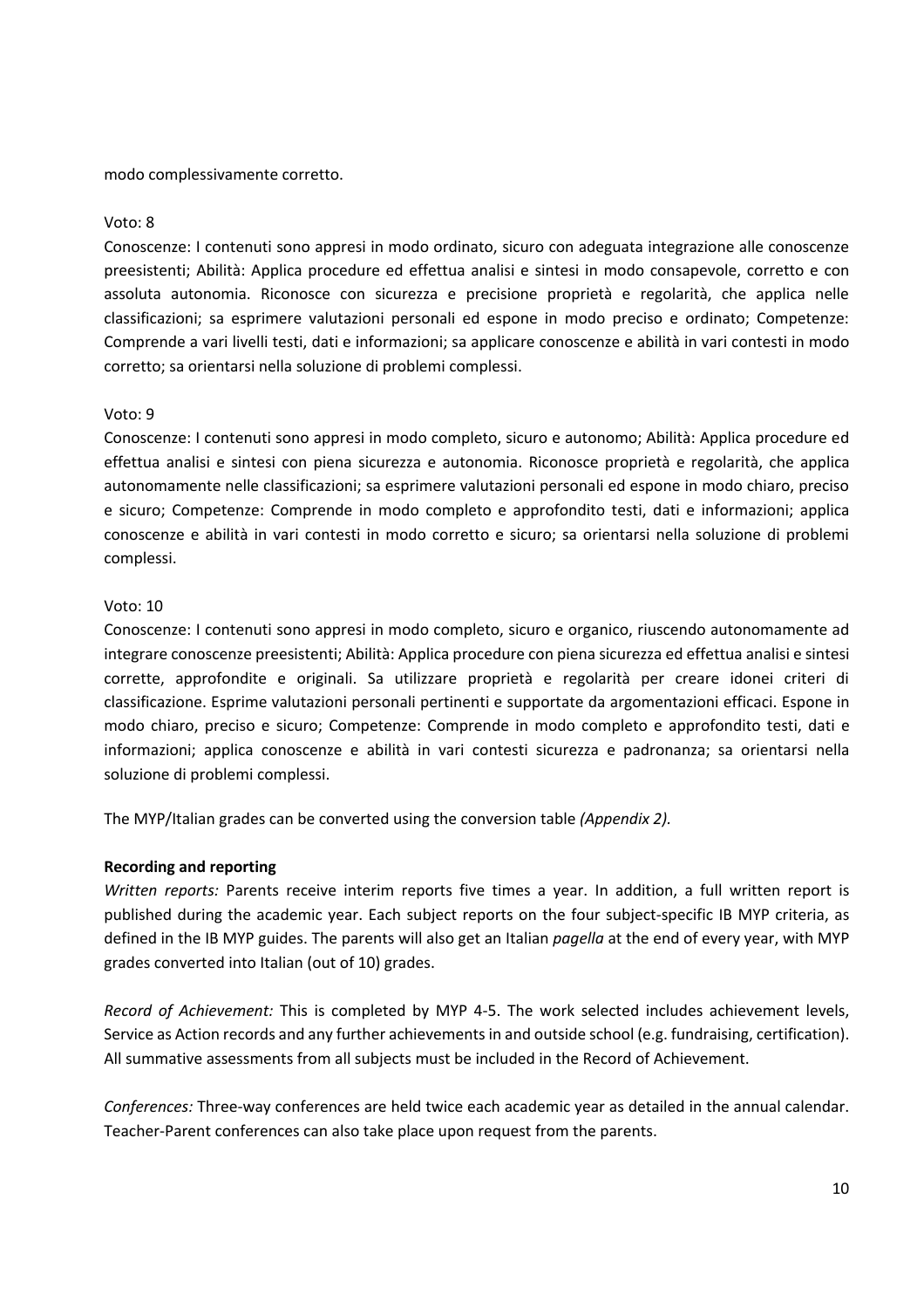#### **Requirements for Progression**

By the end of MYP5 an average achievement level of 5 is required for students to be accepted onto the full IB Diploma programme. An average of 4.5 will allow students entry to the programme, but only on a trial basis. The average includes the grade awarded for the Personal Project. According to Italian law, by the end of every school year, an average achievement level of 5.5 is required to move on to the next one. Should a student not reach a full 6 out of 10 in one or more subjects, they will be required to do extra work during the summer to make up for their *debito formativo*.

It is mandatory that the students fulfil the Service as Action requirements of the IB MYP programme.

#### *Appendix 1*

| <b>Evaluation</b>                                       | Grade          | <b>Evaluation Descriptor</b>                                                                                                                                                                                                               | Descrittore di valutazione                                                                                                                                                                                                                                                             |
|---------------------------------------------------------|----------------|--------------------------------------------------------------------------------------------------------------------------------------------------------------------------------------------------------------------------------------------|----------------------------------------------------------------------------------------------------------------------------------------------------------------------------------------------------------------------------------------------------------------------------------------|
| <b>Emerging</b><br>Emergente                            | $\overline{7}$ | Beginning to demonstrate skill or an<br>understanding of the concept but<br>significant support is required.<br>Working below the expected level for<br>this stage.                                                                        | Comincia a comprendere ed interiorizzare<br>i concetti ma necessita di un supporto<br>aggiuntivo.<br>Non ha ancora raggiunto il livello per<br>questa fase.                                                                                                                            |
| <b>Developing</b><br>In crescita                        | 8              | Demonstrating a basic understanding<br>of skill or concept but may still require<br>some support.<br>Beginning to work at the expected<br>level for this stage.                                                                            | Dimostra una competenza e conoscenza<br>di base rispettivamente delle abilità e dei<br>concetti, ma potrebbe aver bisogno di<br>esercizio aggiuntivo.<br>Comincia a lavorare al livello previsto per<br>questa fase.                                                                   |
| <b>Applying</b><br>Autonomo/a                           | 9              | Able to apply understanding of<br>concept or use skill independently.<br>Working within the expected level for<br>this stage.                                                                                                              | È in grado di applicare la comprensione<br>dei concetti o l'uso delle abilità<br>autonomamente.<br>Lavora all'interno del livello atteso per<br>questa fase.                                                                                                                           |
| <b>Extending</b><br>Al di sopra<br>delle<br>aspettative | 10             | Able to apply understanding of<br>concept or use skill in a range of ways<br>and also demonstrates evidence of<br>understanding or skill levels that<br>extend beyond that expected at this<br>stage.<br>Working beyond the expected level | È in grado di applicare la comprensione<br>dei concetti e di mettere in atto le proprie<br>abilità in diversi contesti. I livelli di<br>comprensione e di competenza si<br>estendono al di sopra di quelli previsti in<br>questa fase.<br>Lavora al di sopra del livello atteso per la |

#### **Primary school Evaluation**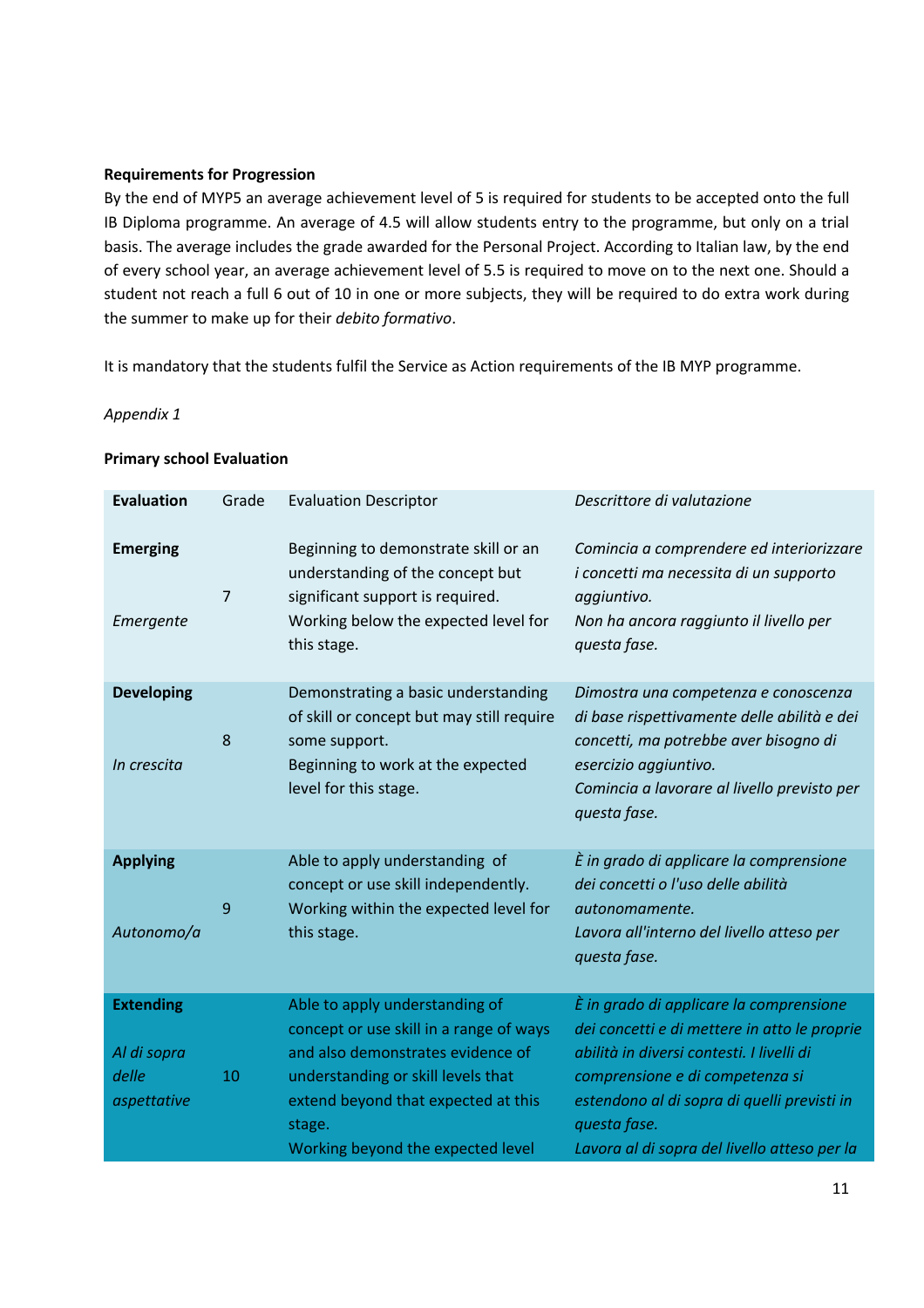|     | for their age                | sua età                        |
|-----|------------------------------|--------------------------------|
|     |                              |                                |
|     |                              |                                |
|     |                              |                                |
|     |                              |                                |
| N/A | Not applicable at this stage | Non applicabile in questa fase |

# *Appendix 2*

| Italian/MYP Grade conversion table |         |                     |  |
|------------------------------------|---------|---------------------|--|
| Criteria assessment                | Italian | Subject term report |  |
|                                    | 4       |                     |  |
|                                    | 2       | л.                  |  |
|                                    | 3       |                     |  |
|                                    | 4       |                     |  |
| 3                                  | 5       | 2                   |  |
| 4                                  | 6       | 3                   |  |
| 5                                  | 7       | 4                   |  |
| 6                                  | 8       | 5                   |  |
|                                    | 9       | 6                   |  |
| 8                                  | 10      |                     |  |

#### *Appendix 3* Command terms

| <b>Bloom's Taxonomy and IB MYP Command Terms</b> |                      |                                                                                    |  |
|--------------------------------------------------|----------------------|------------------------------------------------------------------------------------|--|
| Design/                                          | <b>Appraise</b>      | Evaluate, judge or consider text or a piece of work.                               |  |
| <b>Create</b>                                    | <b>Comment</b>       | Give a judgment based on a given statement or result of a calculation.             |  |
| <b>Evaluate</b>                                  | <b>Construct</b>     | Develop information in a diagrammatic or logical form.                             |  |
| Plan, produce,                                   | <b>Design</b>        | Produce a plan, simulation or model.                                               |  |
| check, judge,                                    | <b>Evaluate</b>      | Assess the implications and limitations; make judgments about the ideas, works,    |  |
| hypothesize,                                     |                      | solutions or methods in relation to selected criteria.                             |  |
| critique,                                        | Justify              | Give valid reasons or evidence to support an answer or conclusion                  |  |
| experiment                                       | <b>Synthesize</b>    | Combine different ideas in order to create new understanding.                      |  |
| Analyze                                          | Analyze              | Break down in order to bring out the essential elements or structure. To identify  |  |
|                                                  |                      | parts and relationships, and to interpret information to reach conclusions.        |  |
|                                                  | <b>Argue</b>         | Challenge or debate an issue or idea with the purpose of persuading or             |  |
|                                                  |                      | committing someone else to a particular stance or action.                          |  |
|                                                  | Compare              | Give an account of the similarities between two (or more) items or situations,     |  |
| <b>Break</b>                                     |                      | referring to both (all) of them throughout.                                        |  |
| <i>information into</i>                          | <b>Compare &amp;</b> | Give an account of the similarities and differences between two (or more) items or |  |
|                                                  | contrast             | situations, referring to both (all) of them throughout.                            |  |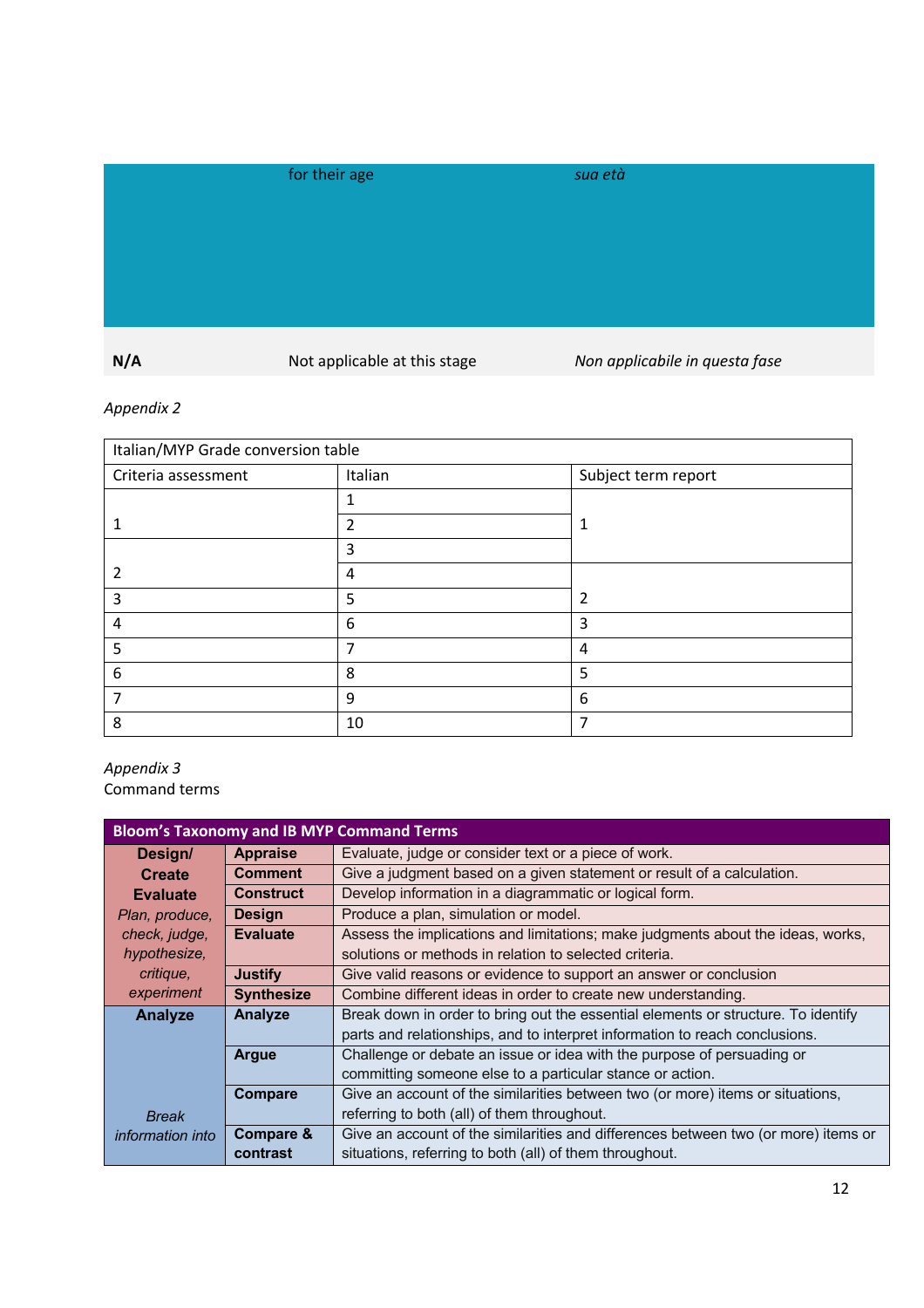| parts to explore  | <b>Contrast</b>                     | Give an account of the differences between two (or more) items or situations,                                                                   |  |  |
|-------------------|-------------------------------------|-------------------------------------------------------------------------------------------------------------------------------------------------|--|--|
| understandings    |                                     | referring to both (all) of them throughout.                                                                                                     |  |  |
| and               | <b>Deduce</b>                       | Reach a conclusion from the information given.                                                                                                  |  |  |
| relationships     | <b>Discuss</b>                      | Offer a considered and balanced review that includes a range of arguments,                                                                      |  |  |
| organize,         |                                     | factors or hypotheses. Opinions or conclusions should be presented clearly and                                                                  |  |  |
| deconstruct,      |                                     | supported by appropriate evidence.                                                                                                              |  |  |
| interrogate, find | <b>Distinguish</b>                  | Make clear the differences between two or more concepts or items                                                                                |  |  |
|                   | <b>Examine</b>                      | Consider an argument or concept in a way that uncovers the assumptions and                                                                      |  |  |
|                   |                                     | interrelationships of the issue.                                                                                                                |  |  |
|                   | <b>Explore</b>                      | Undertake a systematic process of discovery.                                                                                                    |  |  |
|                   | <b>Infer</b>                        | Deduce; reason from premises to a conclusion. Listen or read beyond what has                                                                    |  |  |
|                   |                                     | been literally expressed.                                                                                                                       |  |  |
|                   | Interpret                           | Use knowledge and understanding to recognize trends and draw conclusions from                                                                   |  |  |
|                   |                                     | given information.                                                                                                                              |  |  |
|                   | Investigate                         | Observe, study, or make a detailed and systematic examination, in order to                                                                      |  |  |
|                   |                                     | establish facts and reach new conclusions.                                                                                                      |  |  |
|                   | <b>Reflect</b>                      | Think about deeply; consider.                                                                                                                   |  |  |
| <b>Apply</b>      | <b>Apply</b>                        | Use knowledge and understanding in response to a given situation or real                                                                        |  |  |
|                   | <b>Calculate</b>                    | circumstances.                                                                                                                                  |  |  |
| Use information   |                                     | Obtain a numerical answer showing the relevant stages in the working.                                                                           |  |  |
| in another        | <b>Demonstrate</b><br><b>Derive</b> | Prove or make clear by reasoning or evidence, illustrating with examples                                                                        |  |  |
| familiar          | <b>Estimate</b>                     | Manipulate a mathematical relationship to give a new equation or relationship.                                                                  |  |  |
| situation,        |                                     | Find an approximate value for an unknown quantity.                                                                                              |  |  |
| implement,        | <b>Formulate</b>                    | Express precisely and systematically the relevant concept(s) or argument(s).                                                                    |  |  |
| carry out,        | <b>Measure</b>                      | Find the value for a quantity.<br>Give an expected result of an upcoming action or event.                                                       |  |  |
| execute           | <b>Predict</b>                      |                                                                                                                                                 |  |  |
|                   | <b>Present</b><br><b>Prove</b>      | Offer for display, observation, examination or consideration.<br>Use a sequence of logical steps to obtain the required result in a formal way. |  |  |
|                   | <b>Sketch</b>                       | Represent by a diagram or graph (labeled as appropriate). The sketch should give                                                                |  |  |
|                   |                                     | a general idea of the required shape or relationship and include relevant features.                                                             |  |  |
|                   | <b>Solve</b>                        | Obtain the answer(s) using appropriate methods                                                                                                  |  |  |
|                   | <b>Use</b>                          | Apply knowledge or rules to put theory into practice.                                                                                           |  |  |
| <b>Understand</b> | <b>Annotate</b>                     | Add brief notes to a diagram or graph.                                                                                                          |  |  |
|                   | <b>Classify</b>                     | Arrange or order by class or category.                                                                                                          |  |  |
|                   | <b>Describe</b>                     | Give a detailed account or picture of a situation, event, pattern or process.                                                                   |  |  |
| Explain ideas     | <b>Document</b>                     | Credit sources of information used by referencing/citing with a recognized                                                                      |  |  |
| or concepts       |                                     | referencing system. References should be included in the text and also at the end                                                               |  |  |
| Interpret,        |                                     | of the piece of work in a reference list or bibliography.                                                                                       |  |  |
| paraphrase,       | <b>Exemplify</b>                    | Represent with an example.                                                                                                                      |  |  |
| classify,         | <b>Explain</b>                      | Give a detailed account including reasons or causes.                                                                                            |  |  |
|                   | <b>Recognize</b>                    | Identify through patterns or features.                                                                                                          |  |  |
|                   | <b>Show</b>                         | Give the steps in a calculation, derivation, or process                                                                                         |  |  |
|                   | <b>Suggest</b>                      | Propose a solution, hypothesis or other possible answer.                                                                                        |  |  |
|                   | <b>Summarize</b>                    | Abstract a general theme or major point(s).                                                                                                     |  |  |
| Remember/         | <b>Define</b>                       | Give the precise meaning of a word, phrase, concept or physical quantity.                                                                       |  |  |
| <b>Know</b>       | <b>Identify</b>                     | Provide an answer from a number of possibilities. Recognize and state briefly a                                                                 |  |  |
|                   |                                     | distinguishing fact or feature.                                                                                                                 |  |  |
|                   | Label                               | Add title, labels or brief explanation(s) to a diagram or graph.                                                                                |  |  |
|                   | List                                | Give a sequence of brief answers with no explanation.                                                                                           |  |  |
|                   | <b>Outline</b>                      | Give a brief account.                                                                                                                           |  |  |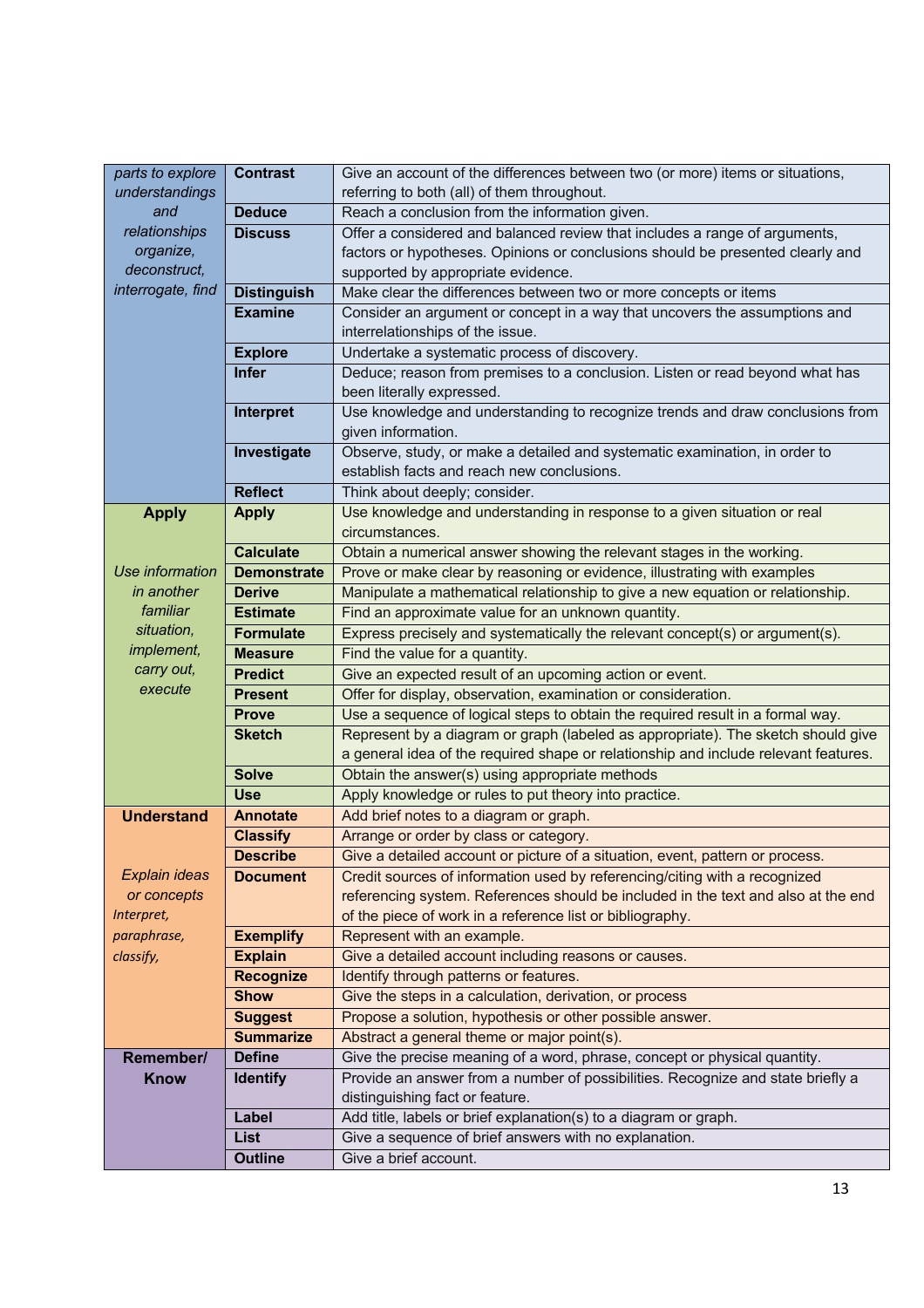| Recognize,      | <b>Recall</b> | Remember or recognize from prior learning experiences.                       |
|-----------------|---------------|------------------------------------------------------------------------------|
| retrieve, name, | <b>State</b>  | Give a name, value or other brief answer without explanation or calculation. |
| locate.         |               |                                                                              |
|                 |               |                                                                              |

# *Appendix 4*

| Grade          | <b>Boundary</b> | <b>Grade descriptor</b>                                                              |
|----------------|-----------------|--------------------------------------------------------------------------------------|
|                | guidelines      |                                                                                      |
| $\mathbf{1}$   | $1-5$           | The student produces work of very limited quality. Conveys many significant          |
|                |                 | misunderstandings or lacks understanding of most concepts and contexts. Very         |
|                |                 | rarely demonstrates critical or creative thinking. Very inflexible, rarely using     |
|                |                 | knowledge or skills.                                                                 |
| $\overline{2}$ | $6-9$           | The student produces work of limited quality. Expresses misunderstandings or         |
|                |                 | significant gaps in understanding for many concepts and contexts. Infrequently       |
|                |                 | demonstrates critical or creative thinking. Generally inflexible in the use of       |
|                |                 | knowledge and skills, infrequently applying knowledge and skills.                    |
| 3              | $10 - 14$       | The student produces work of an acceptable quality. Communicates basic               |
|                |                 | understanding of many concepts and contexts, with occasionally significant           |
|                |                 | misunderstandings or gaps. Begins to demonstrate some basic critical and             |
|                |                 | creative thinking. Is often inflexible in the use of knowledge and skills, requiring |
|                |                 | support even in familiar classroom situations.                                       |
| $\overline{4}$ | $15 - 18$       | The student produces good-quality work. Communicates basic understanding of          |
|                |                 | most concepts and contexts with few misunderstandings and minor gaps. Often          |
|                |                 | demonstrates basic critical and creative thinking. Uses knowledge and skills with    |
|                |                 | some flexibility in familiar classroom situations, but requires support in           |
|                |                 | unfamiliar situations.                                                               |
| 5              | 19-23           | The student produces generally high-quality work. Communicates secure                |
|                |                 | understanding of concepts and contexts. Demonstrates critical and creative           |
|                |                 | thinking, sometimes with sophistication. Uses knowledge and skills in familiar       |
|                |                 | classroom and real-world situations and, with support, some unfamiliar real-         |
|                |                 | world situations.                                                                    |
| 6              | $24 - 27$       | The student produces high-quality, occasionally innovative work. Communicates        |
|                |                 | extensive understanding of concepts and contexts. Demonstrates critical and          |
|                |                 | creative thinking, frequently with sophistication. Uses knowledge and skills in      |
|                |                 | familiar and unfamiliar classroom and real- world situations, often with             |
|                |                 | independence.                                                                        |
| 7              | 28-32           | The student produces high-quality, frequently innovative work. Communicates          |
|                |                 | comprehensive, nuanced understanding of concepts and contexts. Consistently          |
|                |                 | demonstrates sophisticated critical and creative thinking. Frequently transfers      |
|                |                 | knowledge and skills with independence and expertise in a variety of complex         |
|                |                 | classroom and real-world situations.                                                 |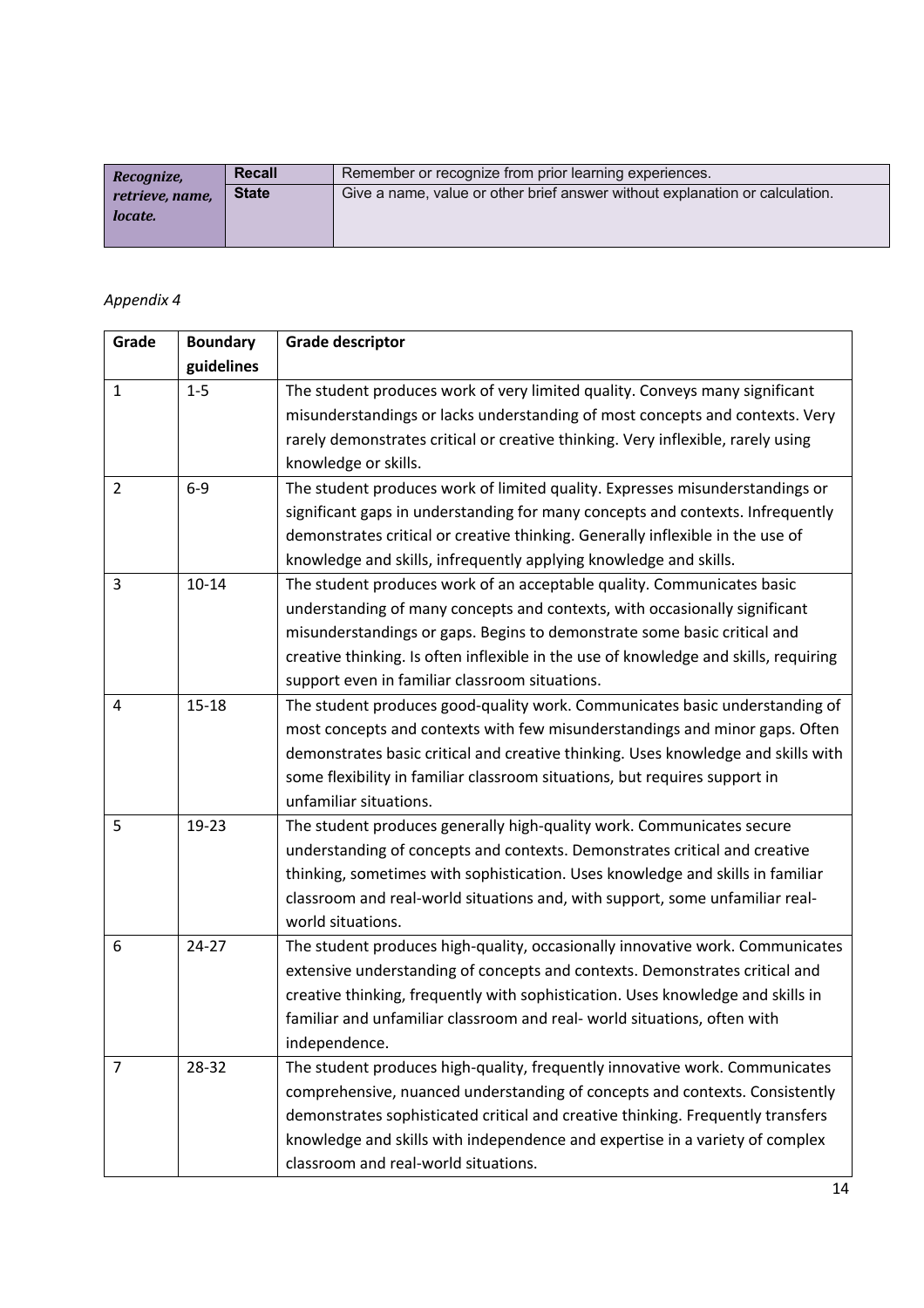# *Appendix 5*

| Subject group           | A                 | B                  | $\mathsf{C}$        | D                     |
|-------------------------|-------------------|--------------------|---------------------|-----------------------|
| Language and            | Analysing         | Organising         | Producing text      | <b>Using Language</b> |
| literature              |                   |                    |                     |                       |
| Language                | Comprehending     | Comprehending      | Communicating       | Using language        |
| <b>Acquisition</b>      | spoken and visual | written and visual |                     |                       |
|                         | text              | text               |                     |                       |
| <b>Individuals and</b>  | Knowing and       | Investigating      | Communicating       | Thinking critically   |
| societies               | understanding     |                    |                     |                       |
| <b>Sciences</b>         | Knowing and       | Inquiring and      | Processing and      | Reflecting on the     |
|                         | understanding     | designing          | evaluating          | impacts of science    |
| <b>Mathematics</b>      | Knowing and       | Investigating      | Communicating       | Applying              |
|                         | understanding     | patterns           |                     | mathematics in        |
|                         |                   |                    |                     | real-world            |
|                         |                   |                    |                     | contexts              |
| <b>Arts</b>             | Knowing and       | Developing Skills  | Thinking creatively | Responding            |
|                         | understanding     |                    |                     |                       |
| <b>Physical and</b>     | Knowing and       | Planning for       | Applying and        | Reflecting and        |
| <b>Health Education</b> | understanding     | performance        | performing          | improving             |
|                         |                   |                    |                     | performance           |
| <b>Design</b>           | Inquiring and     | Developing ideas   | Creating solutions  | Evaluating            |
|                         | analysing         |                    |                     |                       |
| Interdisciplinary       | Disciplinary      | Synthesizing and   | Communicating       | Reflecting            |
| <b>Units</b>            | Grounding         | applying           |                     |                       |
| <b>Personal Project</b> | Investigating     | Planning           | Taking action       | Reflecting            |

# *Appendix 6*

ORTOGRAFIA (solo per testi scritti: nell'esposizione orale la forma sarà valutata secondo i parametri di morfologia, lessico e sintassi): 0 - 2.5 punti

| 0 punti   | Errori ortografici >12   |
|-----------|--------------------------|
| 0.5 punti | 10-12 errori ortografici |
| 1 punto   | 7-9 errori ortografici   |
| 1.5 punti | 4-6 errori ortografici   |
| 2 punti   | 1-3 errori ortografici   |
| 2.5 punti | Zero errori ortografici  |